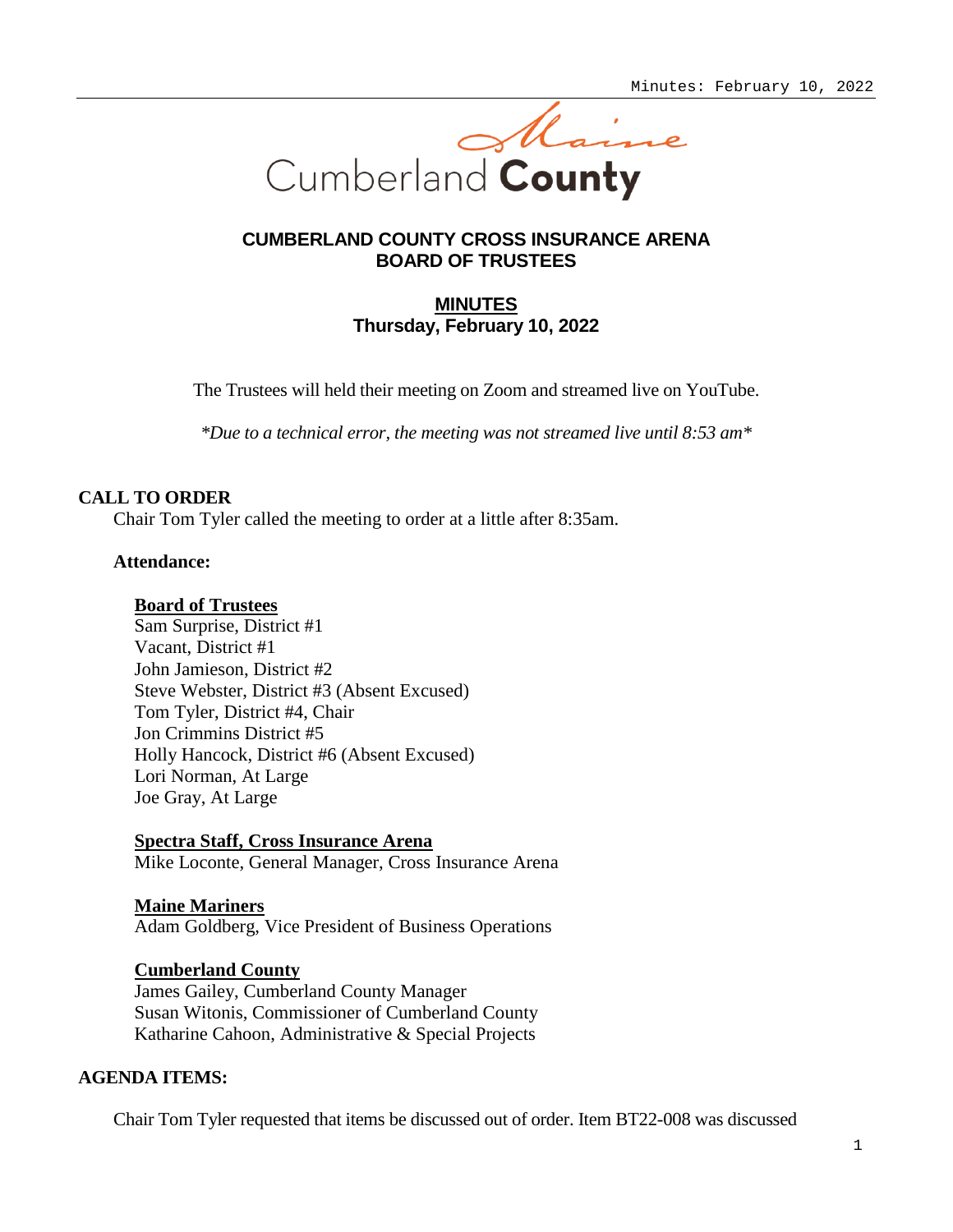first and the Executive Session BT22-010 discussed second.

#### **UNFINISHED BUSINESS**

#### **BT22-008 Mask Mandate Discussion**

County Manager Jim Gailey shared that he spoke with General Manager Mike Loconte about what Portland and South Portland are doing for masks, they are masking and so is Brunswick.

County Manager Gailey said that there were 3 options:

- 1. Continue as is.
- 2. Add more signage that recommend masking
- 3. Require masks when shuffling feet, but when sitting in seat, mask is no longer necessary. Similar to the Troubough Ice Rink.

Sam Surprise stated that he likes option 3. Lori Norman asked about the distance and spacing of the seating, she was informed that there was no spacing. John Jamieson asked how other sports venues and high school venues are implementing mask wearing. County Manager Gailey said that it varies by school, crowd is limited in South Portland but doesn't know about other school systems.

Commissioner Susan Witonis said that the MPA requires masks and that people are already used to wearing masks.

County Manager Gailey reiterated that it varies, especially because abutting schools, like Massachusetts State, lifted mask mandates. Lori asked if there are people (entertainers) who come in the arena with specific expectations for mask wearing.

General Manager Mike Loconte said that there and the Cross Arena has been fairly accommodating depending on the entertainers request and comfort level. VP Business Operations Adam Goldberg echoed this.

John Jamieson added that most schools in the region are still requiring masks for basketball.

Joe Gray agreed with Tom Tyler and John Jamieson.

Chair Tom Tyler made the recommendation that the Cross Arena continue to follow the City of Portland for now and add signage to provide education. Jon Crimmins motioned and Sam Surprise seconded the motion to follow the City of Portland's direction regarding mask wearing.

A Roll call vote was taken and the motion passed unanimously in favor, 6-0.

Yes: Sam Surprise, Jon Jamieson, Joe Gray, Lori Norman, John Jamieson, Tom Tyler